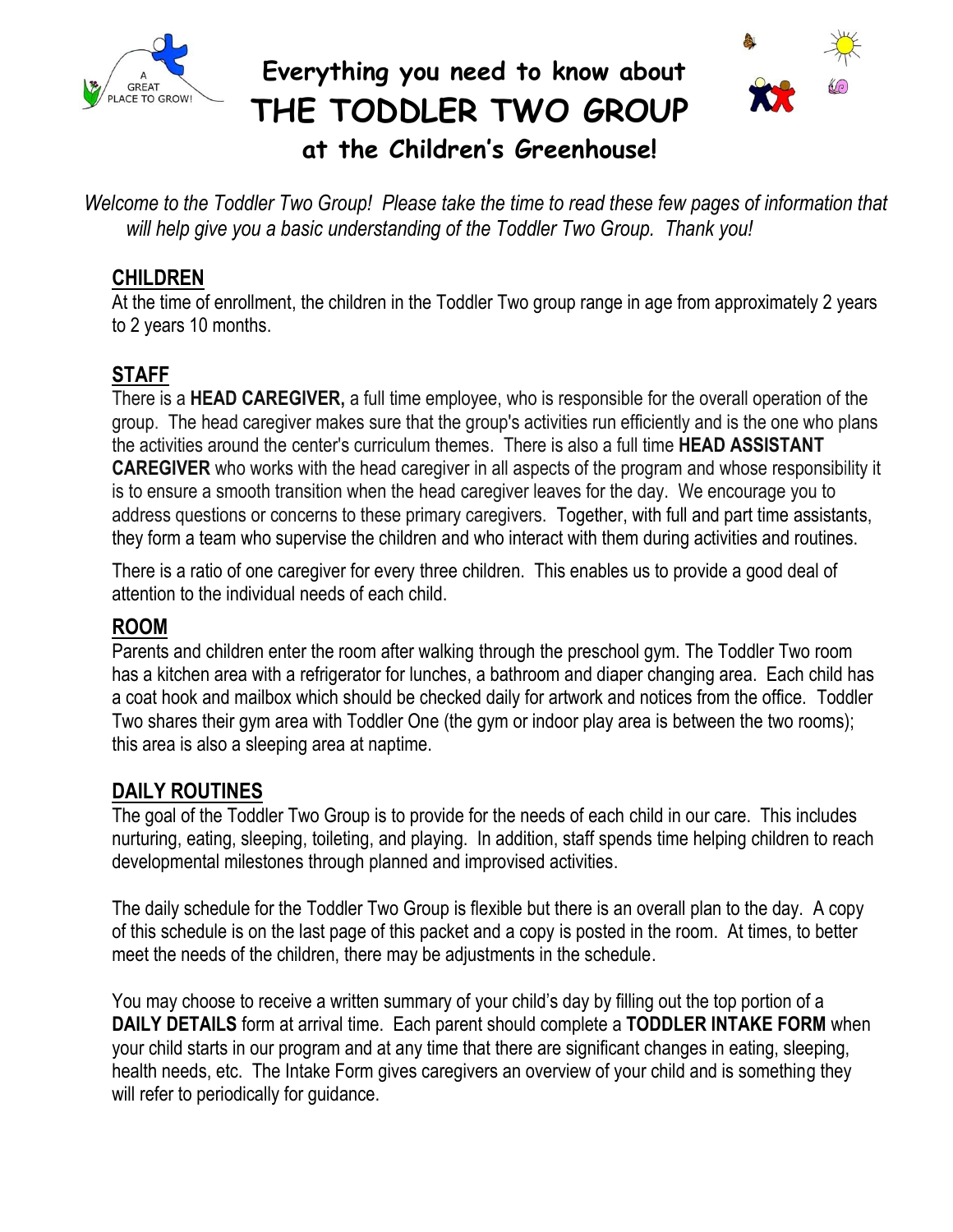## **ACTIVITIES**

It might look like just child's play, but the toddlers are hard at work learning important skills. Each new skill lets them progress to the next one, building on a foundation that leads to more complicated tasks. Toddlers always want to do more, which can motivate them to keep trying until they acquire a new skill, no matter what it takes.

To challenge the children, caregivers plan a variety of activities and each day includes time for:

- art activities (coloring, painting, gluing)
- music and movement
- storytime (both group and individual)
- water and sand table play
- playdough, puzzles and manipulative toys
- dramatic (pretend) play
- free play (children choose from a variety of available toys and activities)

Every day, weather permitting, the toddlers go outdoors to the small playground where they can climb, ride on bikes and cars, dig in the sand and play with outdoor toys. Using our wagons that safely seat six children, the group will occasionally go for walks to enjoy the sights and sounds of the campus. On rainy or very cold days, the toddlers will use the indoor gym area for gross motor play.

#### **MEALS**

The toddlers sit as a group for meals and there is a good deal of adult interaction to help them with eating. Special attention is given to the children to ensure their nutritional needs are met. Staff will help children eat but at the same time will encourage them to learn how to eat independently. Parents bring lunches and we provide snacks for the children three times per day.

Our license to operate requires that we monitor the children's food intake for nutritional value; this includes lunch and snacks, which are provided by the Greenhouse. Based on this requirement these are some basic rules that everyone should follow:

#### *PLEASE DO NOT SEND:*

- *X HIGHLY SUGARED, SALTED OR ARTIFICIALLY FLAVORED OR COLORED FOODS*
- *X CANDY, GUM, CHEESE DOODLES OR CHIPS OF ANY KIND*
- *X CHOCOLATE IN ANY FORM (COOKIES, CANDY, GRANOLA BARS, ETC.)*
- *X PRE-PACKAGED FOODS (SUCH AS LUNCH BUCKETS OR FROZEN FOODS)*
- *X FAST FOODS OF ANY KIND (THIS INCLUDES MC DONALDS AND BURGER KING)*
- *X HIGHLY SWEETENED CEREALS (NO FRUIT LOOPS, TRIX, ETC.)*

#### *PLEASE DO SEND:*

- *MILK OR 100% FRUIT JUICE AS A BEVERAGE WITH MEALS. When possible, juice should be diluted.*
- *A LUNCH THAT PROVIDES SEVERAL APPROPRIATE FOOD CHOICES.*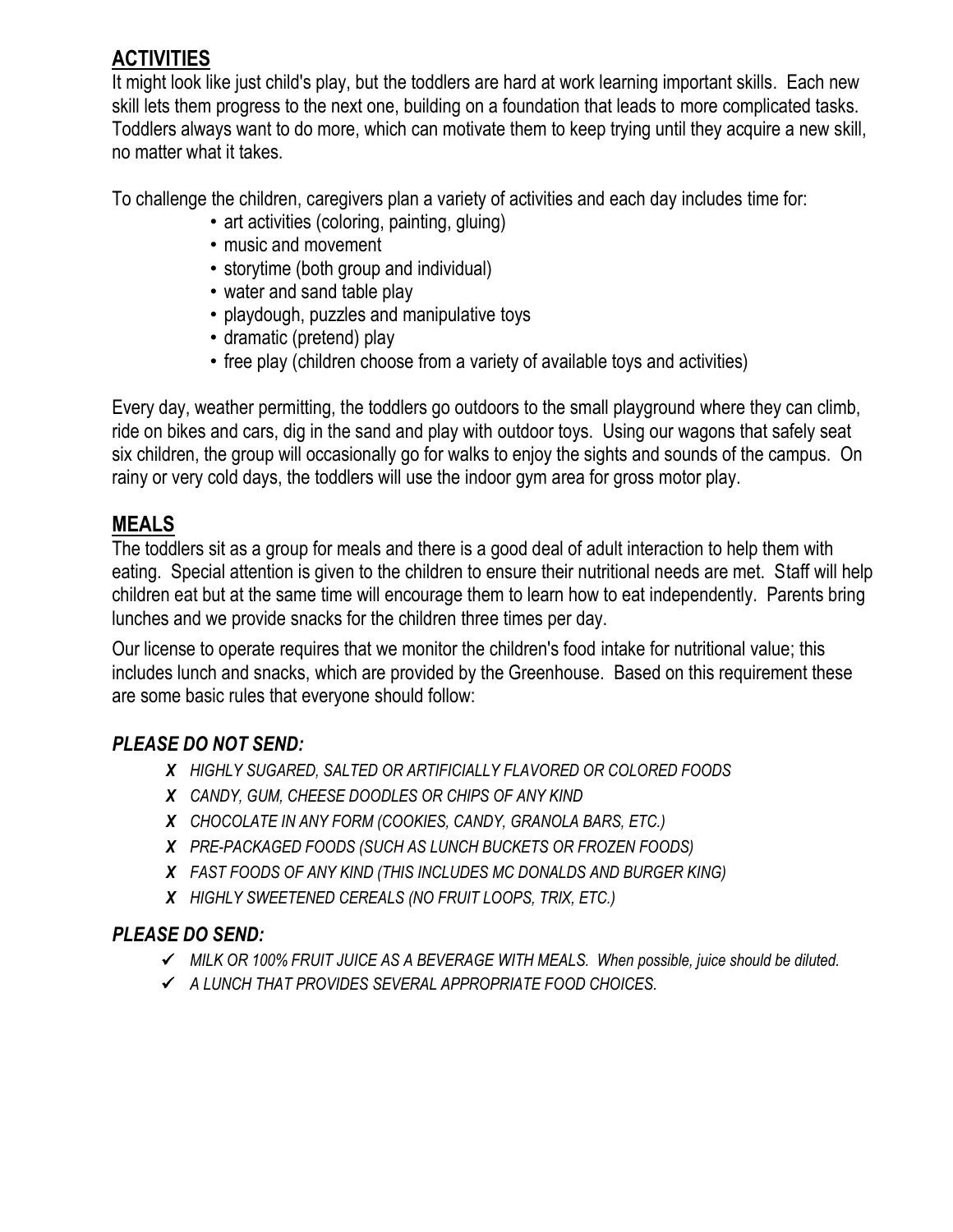#### **LUNCH GUIDELINES**

Imagine having to serve any meal or snack to several tables full of hungry young children! At the Greenhouse that goes on several times a day and it is the goal of our staff to make these times as enjoyable as possible for the children. So that the caregivers may devote more direct attention to the children we ask you to follow these simple guidelines:

- Lunches that contain food to be served warm should be placed in the refrigerator and will be warmed by our staff.
- Lunches should contain a variety of food, including fruit and a simple snack or dessert.
- Lunches should include a beverage.
- Please put your child's first and last names on all cups and food containers.
- Pre-packaged drinks, applesauce, fruit cups and puddings are occasionally wasted because the children only eat small amounts and the remainder cannot be put into a lunch box.
- Please cut all food into bite-sized pieces; this includes peeling, pitting and slicing fruits, including grapes. *Please do not send in any meat on bones.*
- You may send peanut butter sandwiches.
- Some suggested lunch items are: *sandwiches, yogurt, rolled up cold cuts, cold meats, pieces of cheese, raw or slightly cooked vegetables, cheese and crackers, macaroni and cheese, spaghetti, cut up apples, pears, oranges or any fruit cut up, graham crackers, vanilla wafers, animal crackers or other plain cookies.*
- *Any uneaten lunch items will be returned to you in your child's lunch box.*

**SPECIAL FOOD NEEDS** – health or allergy related, nutritional, religious or cultural food needs will be accommodated. The most important factor in special situations is to discuss these needs with administrators and caregivers.

#### **MEAL SCHEDULES**

In addition to lunches that come from home, snacks are provided for the children three times per day.

- **Breakfast** you may send in breakfast from home, if you would like. It will be served to your child at morning snack time or if you are scheduled to arrive before 8:30 AM, it will be served when your child arrives.
- **Morning Snack**  consists of a variety of nutritious breakfast foods and is served at approximately 9:15 AM.
- **Lunch** Lunch is served at approximately 11:40 AM but if children do not eat well, they are offered lunch again at afternoon snack time. Children who arrive at the center after 1:00 PM should have their lunch before they come to the Greenhouse but if, for some reason, they have not eaten by this time, simply speak with caregivers who will offer it at snack time.
- **Afternoon Snack** is served at 2:20 PM and this is also when lunch will be served again for those children who did not eat well earlier.
- **Late Afternoon Snack** a light snack is served at approximately 4:30 PM.
- **Beverages** the children are given milk or water as a beverage with all snacks.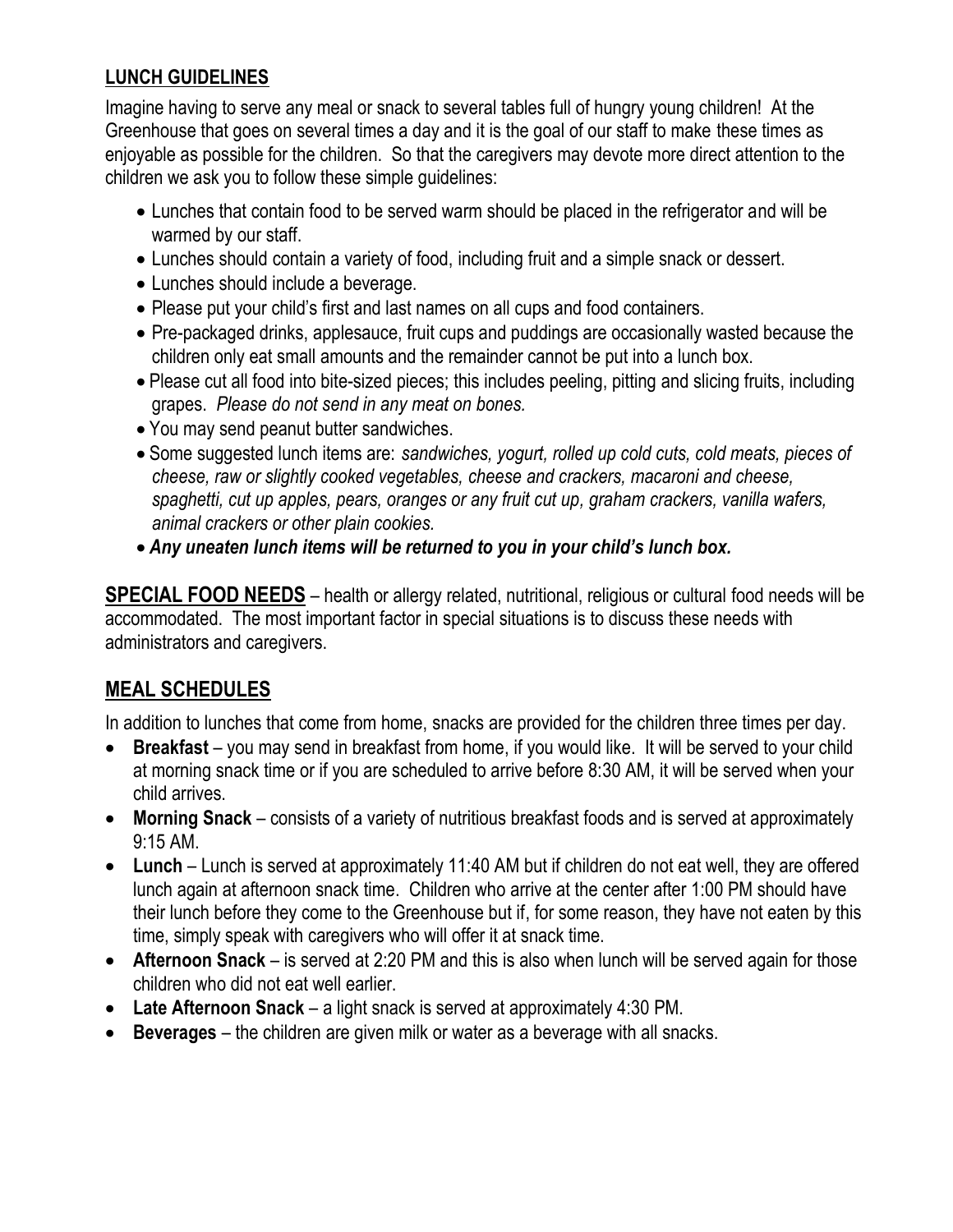## **SLEEPING**

Parents give staff guidance as to how their child goes to sleep and staff do their best to duplicate the child's usual sleeping habits.

It is our goal to have all the children sleep on cots, using sheets and blankets from home. To facilitate this, a caregiver will sit with children while they are going to sleep. In addition, a caregiver monitors the children while they are sleeping. Cots are labeled with children's names and are regularly cleaned and disinfected.

#### **DIAPERING/TOILETING**

Children's diapers are changed every two hours or when needed. Parents provide all diapering supplies and will be asked to sign a form giving us permission to apply creams or lotions.

Department of Health guidelines are followed for diapering and these procedures include but are not limited to:

- Staff wear vinyl gloves when changing diapers.
- Diapering area is covered with exam table paper.
- Soiled diapers and paper are disposed in covered trash cans.
- Diapering area is wiped down with a disinfecting solution of bleach and water.
- After diapering, children wash and dry their hands and adults wash their hands thoroughly.
- Diaper change is recorded on daily log.
- CHILDREN ARE NEVER LEFT ALONE ON THE CHANGING TABLES.

When your child begins toilet training, please notify caregivers so that they can work cooperatively with you on this important developmental step.

## **SUPPLIES**

Please bring these items to the Greenhouse for your child and please write your child's name on each item:

- One change of clothing that includes a shirt, pants, undershirt and socks.
- A sweater or sweatshirt just in case it's cool in the building.
- Diapering supplies including diapers, wipes and diaper ointment or cream. As you run low on diapering supplies, you will receive a note asking you to bring in additional items.
- When your child begins toilet training, please bring in extra changes of clothing along with extra underwear.
- A crib sheet and light blanket for sleeping. (Sheets and blankets will be laundered weekly at the Greenhouse.)

## **MEDICAL INFORMATION**

1. MEDICAL EXAMINATIONS AND IMMUNIZATIONS

Each child at the center is required to have an annual, complete physical examination, signed and dated by a physician and recorded on DSS Form 4433 (which are available in the Greenhouse office). In addition, please keep us informed when your child's immunizations have been updated by bringing in a printout or note stamped by your health care provider.

2. MEDICATION

If your child needs to have any type of medication while they are at the center, you must stop in the office and speak with administrators who will provide you with the appropriate permission forms.

*Please refer to the handbook for more detailed information on these topics.*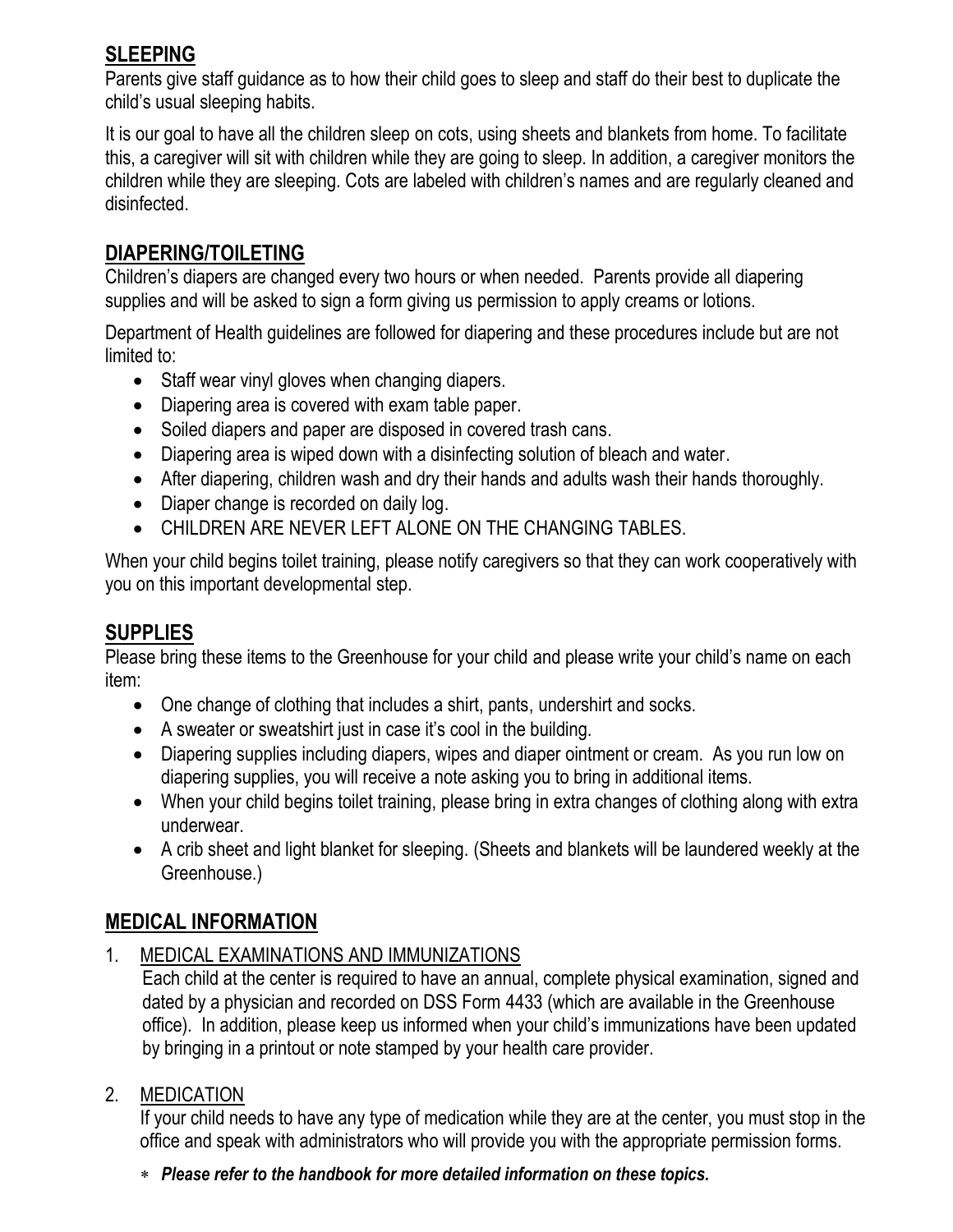#### **SUMMER SESSIONS**

- **SCHEDULE:** The daily schedule of activities and routines will be adjusted in the summer. Parents will receive the summer schedule at the start of the session their child is attending.
- **CLOTHING:** Children who are enrolled during the summer months of July and August should bring a bathing suit, a towel, and water shoes so that they can fully participate in the fun of our sprinkler and outdoor water play.
- **SUNBLOCK:** We provide sunblock for the children and apply it prior to going outdoors. Parents may choose to supply their own product which we will keep on hand to use prior to outdoor activities. Parents will be asked to sign a form giving us permission to apply sunblock.

# **ASSESSMENTS AND CONFERENCES**

Over the course of a semester, the head caregiver will conduct assessments to determine that each child in the program is reaching age-appropriate developmental milestones. These assessments will be used to provide parents with information about their child's development during parent/caregiver conferences and to assist staff in planning programmatic activities that meet the developmental needs of each child. Sample forms may be viewed in the office.

Individual meetings with caregivers are offered at the end of the Fall and Spring Semesters. Notice of meeting dates will be given, prior to the end of the semester, and parents may choose a meeting day and time that is convenient.

This opportunity to meet with your child's caregiver is very valuable because it will give you an opportunity to privately discuss your child's progress and development and to review assessment materials. You may also request a meeting with your child's caregiver at any time during the year if you have the need to discuss any issues involving your child or if you would like to receive a developmental progress report.

#### **MOVING TO THE NEXT AGE GROUP**

We generally transition children to the Preschool One Group at the start of a new semester. Occasionally, we will move a child during a semester if there is an opening and if the child is developmentally ready. When the decision to move a child is being made, parents will be informed and given an opportunity to meet with new caregivers. As part of the transition process, children will make several visits to the new room, accompanied by caregivers they know.

## **IN CLOSING**

We want your time in the Toddler Two Group to be a positive experience for your child and for you. At any time, please do not hesitate to ask the caregivers questions and to speak with administrators if you have concerns about your child or about the program.